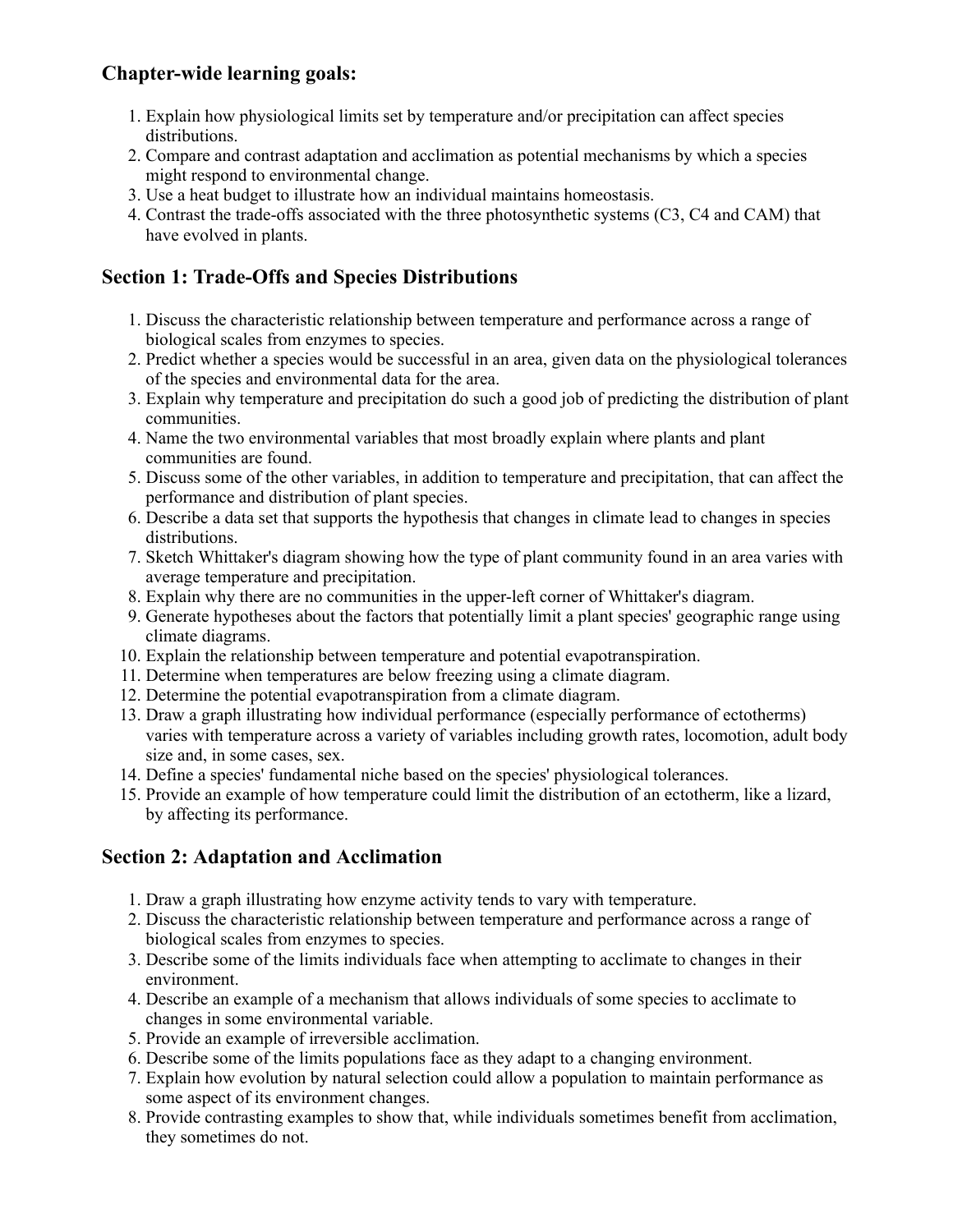- 9. Design an experiment to determine whether two subpopulations have acclimated or adapted to their respective environments.
- 10. Evaluate results of experimental data from an experiment designed to distinguish between adaptation and acclimation.

#### **Section 3: Homeostasis**

- 1. Analyze the ability of an individual to modify its heat budget to maintain homeostasis.
- 2. Explain each term in an equation describing the heat budget for an organism.
- 3. Estimate the metabolic heat gain of a mammal or bird, given the appropriate equation.
- 4. Defend the hypothesis that mammals evolved to be homoeothermic in order to forage at night, when competition for food was minimal.
- 5. Estimate an animal's heat gain from absorbed radiation given its exposed area, solar radiation, and absorption coefficient, and the appropriate equation.
- 6. Provide examples of some of the adaptations that have evolved to help minimize (or maximize) the amount of solar energy individuals absorb.
- 7. Estimate the heat an object loses to the ground via conduction, given the appropriate equation.
- 8. Explain how an organism's surface area affects the energy it loses via re-radiation.
- 9. Explain how wind speed and surface area affect the energy lost via convection.
- 10. Explain how evaporation of water from a surface (e.g., skin or tongue) causes the surface to cool.
- 11. Explain how an organism's surface-to-volume ratio affects its heat budget.
- 12. Describe the behavioral choices animals make that allow them to avoid overheating, including how the various terms in their heat budget are affected.
- 13. Describe some of the adaptations that have evolved in plants that allow them to avoid overheating, including how the various terms in their heat budget are affected.
- 14. Analyze the ability of an individual to modify its water budget to maintain homeostasis.
- 15. Explain each term in an equation describing the water budget for an organism.
- 16. Describe some of the adaptations terrestrial animals have to minimize water lost via secretion.
- 17. Explain why many aquatic organisms have special adaptations to ensure that they don't gain too much water via absorption or, conversely, loose it via secretion.
- 18. Explain how animals can gain water by breaking down food.
- 19. Explain how the trade-off between water loss and evaporative cooling link an organism's water and heat budgets.

#### **Section 4: Metabolism**

- 1. Describe how C3 plants can limit photorespiration if water is abundant and why the strategy doesn't work when water is scarce.
- 2. Explain the stoichiometric equation that relates photosynthesis and respiration, including when energy is stored and when it is released.
- 3. Describe the key reactants and products of the light reactions in photosynthesis (i.e., water is consumed while NADPH, ATP, and  $O_2$  are produced).
- 4. Describe the key reactants and products of the light-independent (dark) reactions in photosynthesis (i.e., sugar is produced as NADPH, ATP and  $CO<sub>2</sub>$  are consumed).
- 5. Explain how photorespiration can limit photosynthetic rates when the ratio of  $CO<sub>2</sub>$  to  $O<sub>2</sub>$  is relatively low and/or temperatures are high.
- 6. Describe how C4 photosynthesis helps plants cope with higher temperatures in dry environments.
- 7. Describe how CAM photosynthesis helps plants cope with desert environments.
- 8. Contrast how plants and animals acquire the energy and nutrients they need.
- 9. Explain why many plants form mutualisms with fungi known as mycorrhizae.
- 10. Draw a graph showing how the basal metabolic rates (total energy requirement per day) and massspecific metabolic rates (energy requirement per kg per day) vary with body mass in mammals.
- 11. Discuss the trade-off plants face if they are to maximize their height and transpiration rates while avoiding the risk of cavitation.